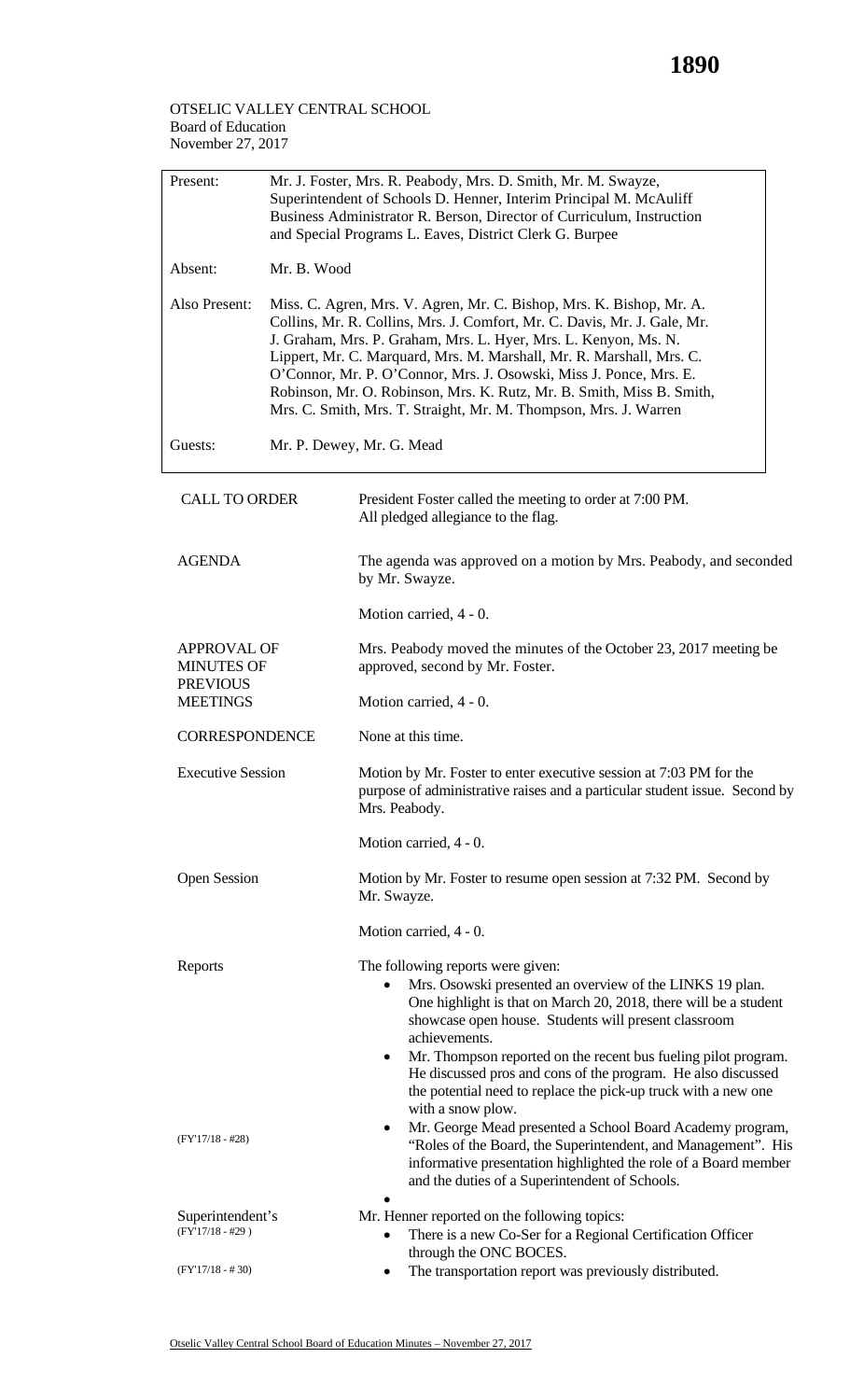| Principal/Business<br>Mr. Berson reported on the following:<br>Administrator<br>$(FY'17/18 - #31)$<br>the lavatories. |                                                                                                                                                                                                                                                                                                                                                  | Presented a proposed solution to the bathroom open<br>door concern. For increased student safety, it is<br>being investigated to install keypads at the doors of                                                                                                                      |  |  |  |
|-----------------------------------------------------------------------------------------------------------------------|--------------------------------------------------------------------------------------------------------------------------------------------------------------------------------------------------------------------------------------------------------------------------------------------------------------------------------------------------|---------------------------------------------------------------------------------------------------------------------------------------------------------------------------------------------------------------------------------------------------------------------------------------|--|--|--|
| Director of Curriculum,<br><b>Instruction and Special</b><br>Programs                                                 | Services) process.                                                                                                                                                                                                                                                                                                                               | Mrs. Eaves' presented an overview of the CPS (Child Protective                                                                                                                                                                                                                        |  |  |  |
| <b>Committee Reports</b><br>$(FY'17/18 - #32)$                                                                        | The Shared Decision Making Team met prior to this meeting. The<br>results from the last meeting when they looked at data and broke up into<br>four groups and brainstormed ideas for improvement were shared. At<br>the current meeting, the group prioritized the finding. All this will be<br>used to put together a five year strategic plan. |                                                                                                                                                                                                                                                                                       |  |  |  |
| Board Member's                                                                                                        | on districts.                                                                                                                                                                                                                                                                                                                                    | Mr. O'Connor addressed the Board on the Veteran's Tax Exemption<br>literature he distributed at the last meeting. He is still gathering<br>information. One obstacle is that is no veteran's coordinator in<br>Chenango county. One topic he is investigating is the financial impact |  |  |  |
|                                                                                                                       | Mr. Swayze reported that a portion of the front sidewalk has sunken in.<br>According to two members in the audience, the landowner is<br>responsible for the maintenance of the sidewalks, the town does not<br>own them.                                                                                                                        |                                                                                                                                                                                                                                                                                       |  |  |  |
| PUBLIC COMMENT                                                                                                        | None at this time.<br>$\bullet$                                                                                                                                                                                                                                                                                                                  |                                                                                                                                                                                                                                                                                       |  |  |  |
| <b>REPORTS</b><br><b>Financial Reports</b><br>$(FY'17/18 - #33)$                                                      |                                                                                                                                                                                                                                                                                                                                                  | Motion by Mrs. Peabody, to accept the August and September financial<br>reports as presented. Second by Mr. Swayze.                                                                                                                                                                   |  |  |  |
|                                                                                                                       | Motion carried, 4 - 0.                                                                                                                                                                                                                                                                                                                           |                                                                                                                                                                                                                                                                                       |  |  |  |
| <b>UNFINISHED</b><br><b>BUSINESS</b>                                                                                  | None at this time.                                                                                                                                                                                                                                                                                                                               |                                                                                                                                                                                                                                                                                       |  |  |  |
| <b>NEW BUSINESS</b><br>Personnel<br>Recommendations                                                                   | Motion by Mr. Swayze, upon the recommendation of the Superintendent<br>of Schools to appoint the following:                                                                                                                                                                                                                                      |                                                                                                                                                                                                                                                                                       |  |  |  |
|                                                                                                                       | Deborah<br>Lawrence<br>Jamie Remillard                                                                                                                                                                                                                                                                                                           | Appointment as a<br>school volunteer<br>Conditional<br>appointment as a<br>substitute school aide                                                                                                                                                                                     |  |  |  |
|                                                                                                                       | Fawn Ramsay                                                                                                                                                                                                                                                                                                                                      | Conditional<br>appointment as a<br>substitute school aide,<br>substitute food service<br>helper and a substitute<br>custodial worker                                                                                                                                                  |  |  |  |
|                                                                                                                       | <b>Brenda Slate</b>                                                                                                                                                                                                                                                                                                                              | Conditional<br>appointment as a<br>substitute school aide,<br>and substitute food<br>service helper                                                                                                                                                                                   |  |  |  |
|                                                                                                                       | Mary Jo Nelson                                                                                                                                                                                                                                                                                                                                   | Conditional<br>appointment as a<br>substitute school aide,<br>substitute food service<br>helper, and substitute<br>custodial worker                                                                                                                                                   |  |  |  |
|                                                                                                                       | Elizabeth                                                                                                                                                                                                                                                                                                                                        | Conditional                                                                                                                                                                                                                                                                           |  |  |  |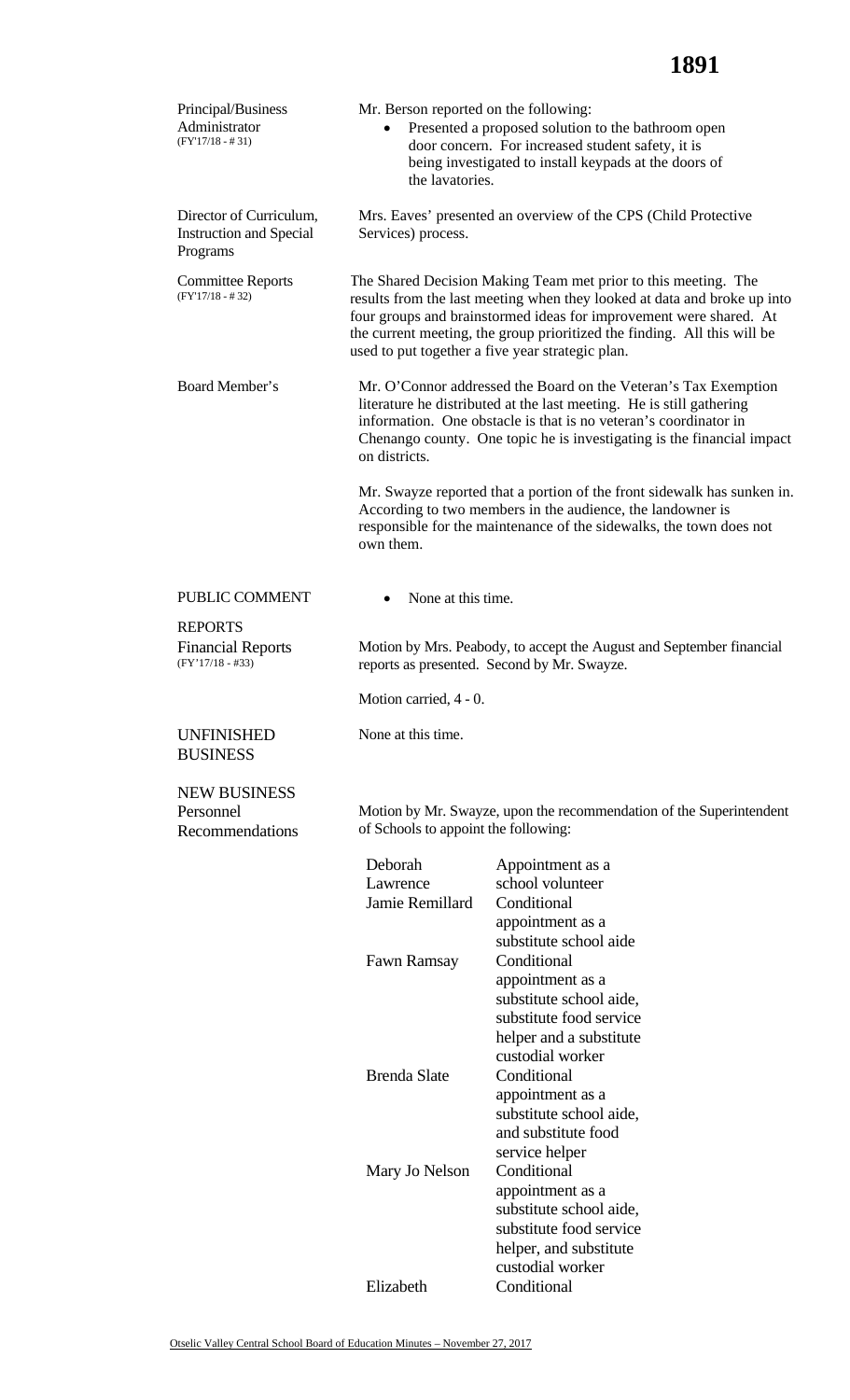|                                                                                                       | Whritenour                                                                                                                                                                                                                                                              | appointment as a<br>substitute school aide                                                                                                 |                                              |  |  |
|-------------------------------------------------------------------------------------------------------|-------------------------------------------------------------------------------------------------------------------------------------------------------------------------------------------------------------------------------------------------------------------------|--------------------------------------------------------------------------------------------------------------------------------------------|----------------------------------------------|--|--|
|                                                                                                       | Daniel G. Henner                                                                                                                                                                                                                                                        | Resignation as<br>Superintendent of<br>Schools                                                                                             | Effective<br>January 20,<br>2018             |  |  |
|                                                                                                       | Second by Mrs. Peabody.                                                                                                                                                                                                                                                 |                                                                                                                                            |                                              |  |  |
|                                                                                                       | Motion carried, 4-0                                                                                                                                                                                                                                                     |                                                                                                                                            |                                              |  |  |
| Extracurricular<br>Appointments                                                                       | follows:                                                                                                                                                                                                                                                                | Motion by Mrs. Smith, upon the recommendation of the Superintendent<br>of Schools, to accept the following extracurricular appointments as |                                              |  |  |
|                                                                                                       | <b>Justin Barlow</b>                                                                                                                                                                                                                                                    | Appointment as a 5-<br>hour prelicensing<br>course instructor                                                                              | At a stipend per the<br><b>OVTA</b> contract |  |  |
|                                                                                                       | Cynthia Neal                                                                                                                                                                                                                                                            | Appointment as a<br>shot clock operator<br>for the JV and varsity<br>basketball games                                                      | At a stipend per the<br><b>OVTA</b> contract |  |  |
|                                                                                                       | Rachel Caterisano                                                                                                                                                                                                                                                       | Appointment as a n<br>alternate shot clock<br>operator for the JV<br>and varsity basketball<br>games                                       | At a stipend per the<br><b>OVTA</b> contract |  |  |
|                                                                                                       | Second by Mr. Swayze.                                                                                                                                                                                                                                                   |                                                                                                                                            |                                              |  |  |
|                                                                                                       | Motion carried, 4 - 0.                                                                                                                                                                                                                                                  |                                                                                                                                            |                                              |  |  |
| <b>Student Activity</b><br><b>Account Closure</b>                                                     | Motion by Mrs. Peabody, upon the recommendation of the<br>Superintendent of Schools to close the Class of 2017 student<br>activity account and transfer the funds (\$209.99) to the Class of<br>2020 as voted on by the class. Second by Mr. Foster.                    |                                                                                                                                            |                                              |  |  |
|                                                                                                       | Motion carried, 4 - 0.                                                                                                                                                                                                                                                  |                                                                                                                                            |                                              |  |  |
| Donation to School<br>$(FY'17/18 - #34)$                                                              | Motion by Mr. Swayze, upon the recommendation of the<br>Superintendent of Schools, to accept the gift of multiple Popular<br>Mechanic and ag-related magazines by Mr. Robinson to be used<br>by Mr. Gonzalez and Mr. Barkman in their classes. Second by Mr.<br>Foster. |                                                                                                                                            |                                              |  |  |
|                                                                                                       | Motion carried, $4-0$ .                                                                                                                                                                                                                                                 |                                                                                                                                            |                                              |  |  |
| Policy Manual – First<br>$Reading -$<br>Determination of<br>Class Rank, #4710.3<br>$(FY'17/18 - #35)$ | This meeting constitutes the first reading of policy #4710.3,<br>Determination of Class Rank, of the Otselic Valley Central School<br>Policy Manual.                                                                                                                    |                                                                                                                                            |                                              |  |  |
| <b>Policy Manual - First</b><br>Reading and<br>Adoption - Meal                                        |                                                                                                                                                                                                                                                                         | This meeting constitutes the first reading and adoption of the Meal<br>Charge Policy of the Otselic Valley Central School Policy Manual.   |                                              |  |  |
| <b>Charge Policy</b><br>$(FY'17/18 - #36)$                                                            | Motion by Mr. Swayze, upon the recommendation of the<br>Superintendent of Schools, to adopt the meal charge policy of the<br>Otselic Valley Central School Policy Manual. Second by Mrs.<br>Smith.                                                                      |                                                                                                                                            |                                              |  |  |
|                                                                                                       | Motion carried, 4 - 0.                                                                                                                                                                                                                                                  |                                                                                                                                            |                                              |  |  |
| Policy Manual – First<br>Reading - Use of the                                                         |                                                                                                                                                                                                                                                                         | This meeting constitutes the first reading of the Use of a Credit<br>Card Policy, of the Otselic Valley Central School Policy Manual.      |                                              |  |  |